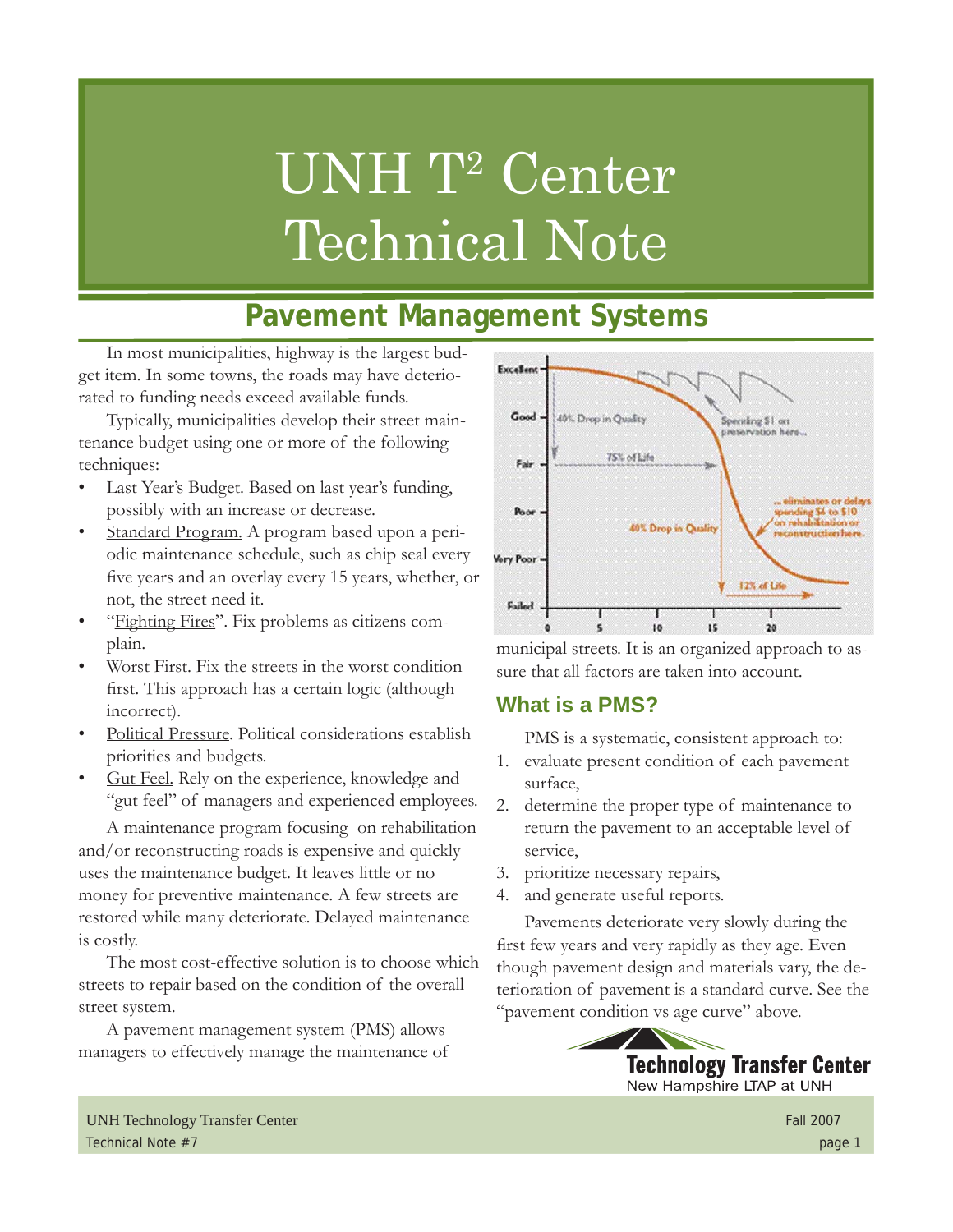Years of collecting pavement condition data have shown that it is more economical to preserve roads than to delay repairs and reconstruct roads. Studies show that as traffic levels increase, the costs of delaying repair work also increases. The traditional practice of repairing the worst roads first is costly. A PMS helps road managers determine the most cost effective method to do preventative maintenance.

The complexity of a PMS system can vary. It may be used to determine the best investment strategy every year for an extended number of years. A PMS will analyze scenarios and determine network condition if there are changes in funding levels or Maintenance, Reconstruction and Repair (MR & R) strategies.

Most municipalities require information such as the costs of each repair, the total cost of all repairs, etc. This information is generated with a simplified PMS. A PMS stores and analyzes data.

A "low-tech" computer program will work for most municipalities. However, it may not optimize investment over an extended period. It will select the proper MR&R techniques and apply them at the correct time.

A simple method using pencil and paper to record the condition of each road segment may be adapted. Use this system as a last resort.

#### **Meeting with the Board**

Generally, the selectboard will decide if PMS is implemented. A council member as an advocate may be crucial to getting pavement management on a meeting agenda. The advocate may be someone who considers public works a priority.

Explain the PMS process, present a general overview of PMS, focus on the potential benefits. Successful implementation occurs when everyone understands the basic concepts and how it benefits the community.

At the board presentation, discuss a suggested plan of action. The plan of action should contain:

- 1. Time frame for completing the PMS process,
- 2. Identify key points where board input is needed,
- 3. Plan for public communication, and
- 4. Create a steering committee.

Keep other departments and the public informed: use notices in the town's newsletter, an informal public meeting, or a citizen participation process. Communities have benefited from the support and insight of the public when the public is informed about PMS activities.

#### **PMS Implementation Process**

Implementation varies based on agency needs. Keep it simple. As agencies becomes more comfortable, they can "step up" the complexity. A PMS includes these steps:

- 1. A systematic method to gather information about each road segment in the network such the length, width, surface, etc...
- 2. Develop repair strategies.
- 3. Budget funds focused on preventive maintenance.

### **What Information is Generated?**

PMS should generate a series of reports that include the following:

Road Inventory. A list of each road segment in the network and the physical characteristics of each segment, including: road length, width, surface, traffic volume, etc...

Condition Summary. A summary of the condition of each pavement surface (results from the distress survey)

Repair Strategies. A summary of appropriate MR&R to improve each road segment.

Prioritized Repair Strategies. A summary listing road segments based upon priority. Priority is based on weighted factors such traffic, roughness, surface distress, and municipal needs.

Reports. Reports may include: number of streets that can be repaired based upon a specified budget, how much it would cost to upgrade all streets, etc.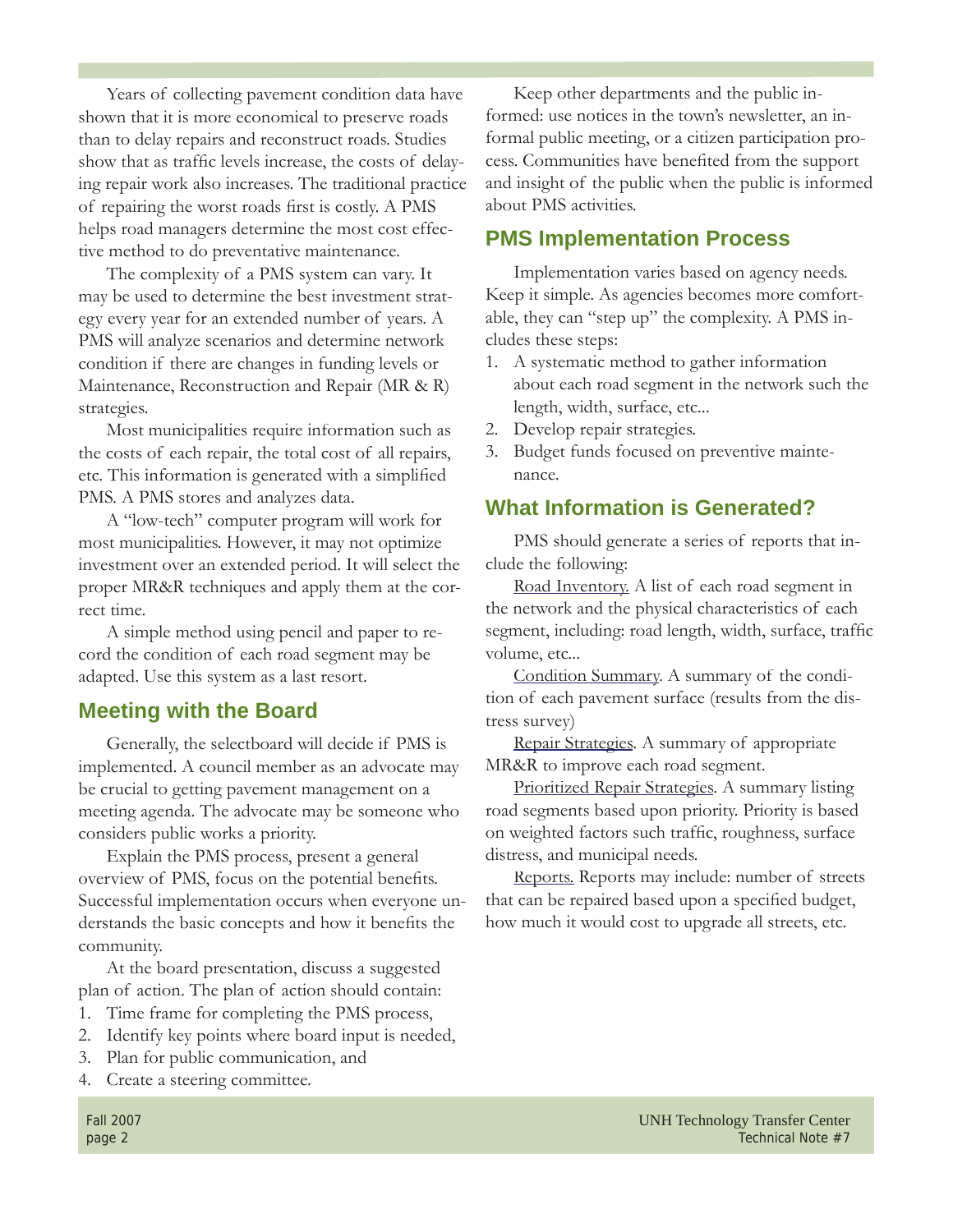# **Road Inventory**

The inventory (survey) collects descriptive information for the roads in the network. The information might include:

- Section Description,
- **Functional Classification,**
- Type of Pavement,
- Length and Width,
- Construction History, and
- Traffic.

Inventory collection is the most time-consuming step. Gather inventory in three phases to make it more manageable.

- 1. Determine the types of data needed.
- 2. Determine which data already exists.
- 3. Determine the remaining data that must be gathered.

# **Surface Condition Survey**

Road surface condition is a visual inspection of road each segment. Certain surface distresses are related to pavement deterioration. PMS links distress type to repair strategies. Train people who perform the condition survey. Correct data is crucial. Inaccurate data leads to inappropriate repair strategies, resulting in the inefficient use of funding.

This a list of recommended distresses to include in the condition survey:

- Alligator cracking,
- Longitudinal/transverse cracking,
- Edge cracking,
- Potholes/patching,
- Roughness,
- Rutting, and
- Raveling/Oxidation.

Record the severity and extent of the distress.

- Severity refers to the degree of deterioration (low, medium, or high).
- Extent refers to the frequency of occurrence or amount of road surface (percentage) subjected to a distress.

The severity and extent determine the repair strategy. For example, a pavement with alligator

cracking and a high severity but only a low extent requires only a patch. If the alligator cracking has a high severity and has a high extent, then reconstruct the road.

## **Repair Strategies**

Municipalities must decide which repair alternatives to consider. Some municipalities may only use patching, overlays, and reconstruction. Others may consider options such as micro-surfacing and cold inplace recycling. After the initial set of repair alternatives is selected, additional alternatives may be added.

Group alternatives into repair strategy categories. There is a link between the type, severity and extent of a distress, and the recommended repair strategy.

It is generally accepted that there are five repair strategies to consider for road surfaces:

- 1. Routine Maintenance: patching, crack sealing, and other relatively low cost actions. Routine maintenance should be funded each year.
- 2. Preventive Maintenance: seals and other surface treatments designed to stop deterioration.
- 3. Deferred Action road sections in this category receive minimum funds for the current budget year. They are beyond preventive maintenance but do not need rehabilitation, yet. When an agency defers action, it must be prepared to fund rehabilitation or reconstruction later.
- 4. Rehabilitation usually includes thick overlays or recycling. Funding for completion of these major projects may depend upon long range planning and may be done in stages.
- 5. Reconstruction involves complete removal and replacement of failed pavement. It may also involve widening, improved alignment, grade changes, guard rail, and major drainage work. Several years of lead time may be necessary due to the cost of full reconstruction and the time required to develop a plan of action, secure permits, and establish special funding.